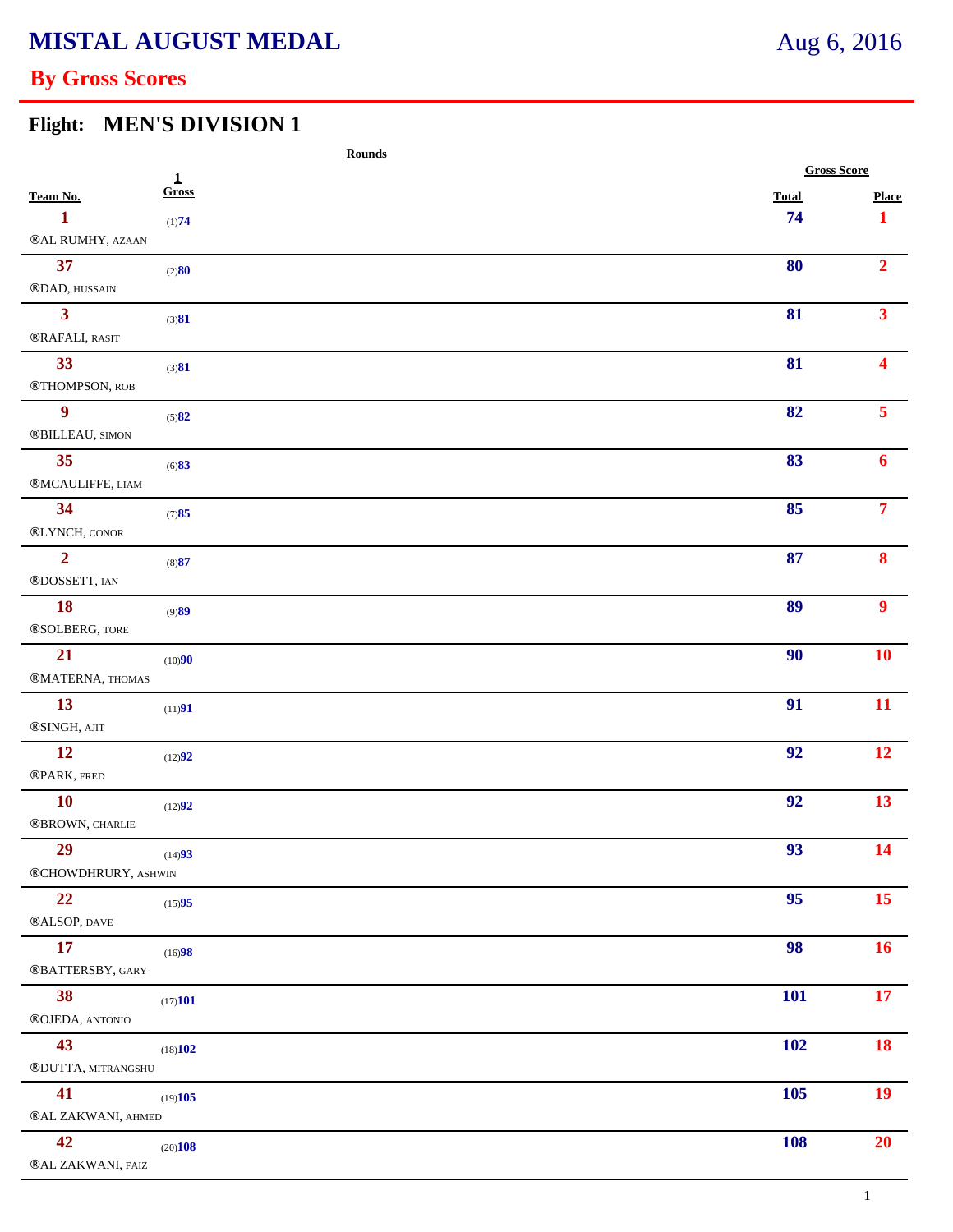# **By Gross Scores**

### **Flight: MEN'S DIVISION 1**

|                 | <b>Rounds</b>     |                  |                    |  |
|-----------------|-------------------|------------------|--------------------|--|
|                 | $\mathbf 1$       |                  | <b>Gross Score</b> |  |
| Team No.        | Gross             | <b>Total</b>     | <b>Place</b>       |  |
| 25              | $(21)$ <b>111</b> | 111              | 21                 |  |
| ®BORGES, ALEX   |                   |                  |                    |  |
| 26              | (22)113           | 113              | 22                 |  |
| ®HODGSON, CHRIS |                   |                  |                    |  |
| 4               | (23)115           | 115              | 23                 |  |
| ®JANOSKA, LUKAS |                   |                  |                    |  |
| 30              | (24)118           | 118              | 24                 |  |
| ®DASTOOR, ADEEL |                   |                  |                    |  |
| 45              | (9,999)           | $\bf{0}$         |                    |  |
| ®DHANJU, JAS    |                   | Disqualified     |                    |  |
| 14              | (9,999)           | $\boldsymbol{0}$ |                    |  |
| ®KOULI, PAWAN   |                   | Withdrawn        |                    |  |
| 31              | (9,999)           | $\bf{0}$         |                    |  |
| ®SAIDI, AYMN    |                   | Withdrawn        |                    |  |
|                 |                   |                  |                    |  |